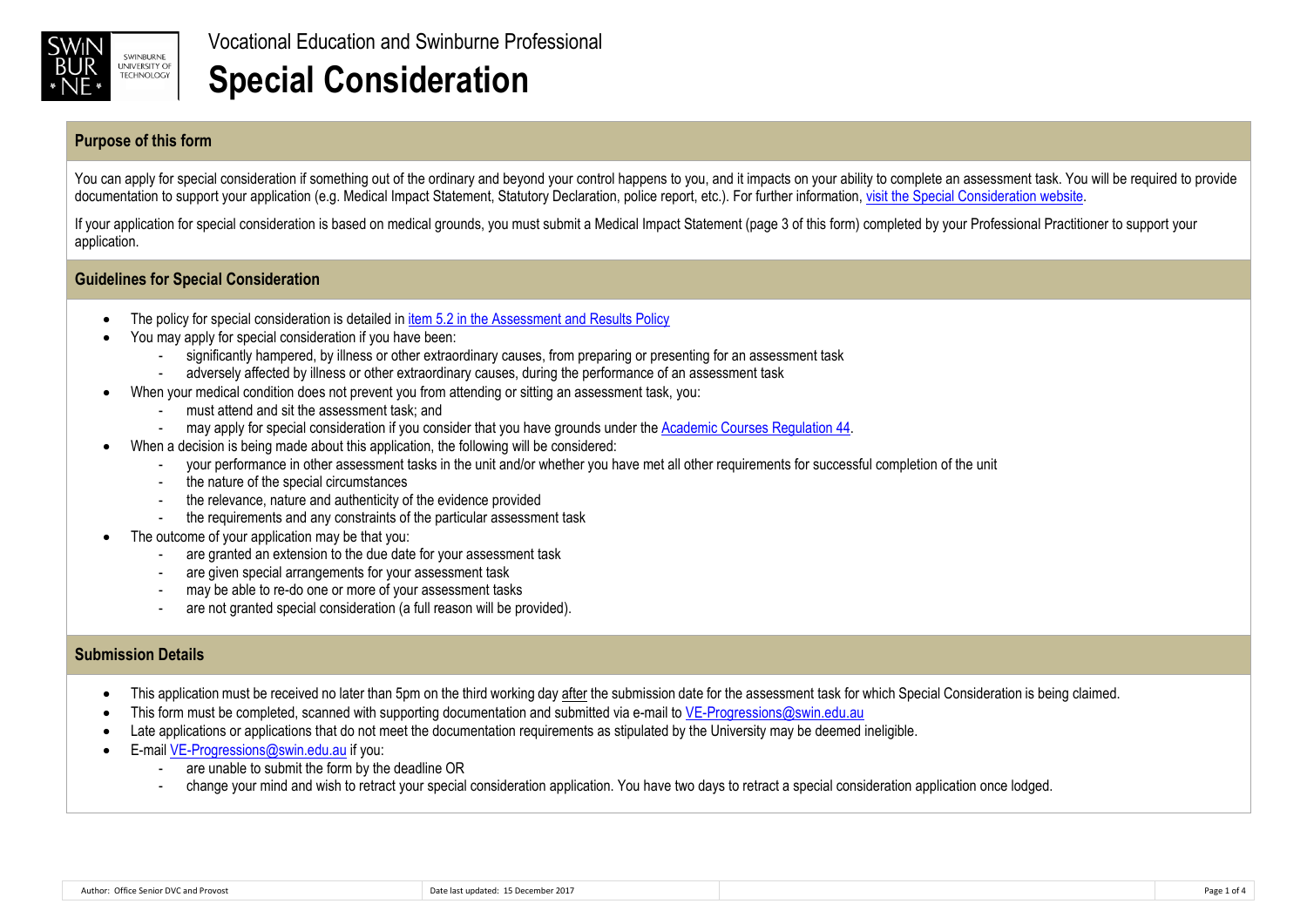

# **Special Consideration**

| <b>Instructions for Students</b><br>Complete Sections A, B, D, E and include all supporting documentation.                                                                                                                                                                                                                                                                        |                                    |                     |                |                     |                             |  | <b>OFFICE USE ONLY</b><br>Date received: |                                   |                         |  | Outcome received:                    |                                |  |                                    |
|-----------------------------------------------------------------------------------------------------------------------------------------------------------------------------------------------------------------------------------------------------------------------------------------------------------------------------------------------------------------------------------|------------------------------------|---------------------|----------------|---------------------|-----------------------------|--|------------------------------------------|-----------------------------------|-------------------------|--|--------------------------------------|--------------------------------|--|------------------------------------|
| Submit this application via e-mail to VE-Progressions@swin.edu.au<br>2.<br><b>Sent for Assessment:</b><br>You will receive an outcome of this application within 10 working days in your Swinburne student email.<br>3.                                                                                                                                                           |                                    |                     |                |                     |                             |  |                                          |                                   |                         |  |                                      | <b>Student notified:</b>       |  |                                    |
|                                                                                                                                                                                                                                                                                                                                                                                   | <b>Section A - Student Details</b> |                     |                |                     |                             |  |                                          |                                   |                         |  |                                      |                                |  |                                    |
| <b>Student ID</b>                                                                                                                                                                                                                                                                                                                                                                 |                                    |                     | <b>Surname</b> | <b>Given Name</b>   |                             |  |                                          |                                   |                         |  | <b>Mobile</b>                        |                                |  |                                    |
| <b>Section B - Course and Unit Details</b>                                                                                                                                                                                                                                                                                                                                        |                                    |                     |                |                     |                             |  | <b>Section C - Outcome</b>               |                                   |                         |  |                                      |                                |  |                                    |
| <b>Course Code</b>                                                                                                                                                                                                                                                                                                                                                                |                                    | <b>Course Title</b> |                | <b>Approved</b>     |                             |  | <b>New</b>                               |                                   |                         |  |                                      |                                |  |                                    |
| <b>Unit Code</b>                                                                                                                                                                                                                                                                                                                                                                  | <b>Unit Title</b>                  |                     |                | <b>Teacher Name</b> | <b>Assessment Task Name</b> |  | <b>Assessment</b><br><b>Task Due</b>     |                                   | <b>Yes</b><br><b>No</b> |  | <b>Assessment</b><br><b>Due Date</b> | <b>Reason for Not Approved</b> |  | <b>Teacher</b><br><b>Signature</b> |
|                                                                                                                                                                                                                                                                                                                                                                                   |                                    |                     |                |                     |                             |  | <b>Date</b>                              |                                   |                         |  |                                      |                                |  |                                    |
|                                                                                                                                                                                                                                                                                                                                                                                   |                                    |                     |                |                     |                             |  |                                          |                                   |                         |  |                                      |                                |  |                                    |
|                                                                                                                                                                                                                                                                                                                                                                                   |                                    |                     |                |                     |                             |  |                                          |                                   |                         |  |                                      |                                |  |                                    |
|                                                                                                                                                                                                                                                                                                                                                                                   |                                    |                     |                |                     |                             |  |                                          |                                   |                         |  |                                      |                                |  |                                    |
|                                                                                                                                                                                                                                                                                                                                                                                   |                                    |                     |                |                     |                             |  |                                          |                                   |                         |  |                                      |                                |  |                                    |
| <b>Section D - Reason for Special Consideration</b>                                                                                                                                                                                                                                                                                                                               |                                    |                     |                |                     |                             |  |                                          |                                   |                         |  |                                      |                                |  |                                    |
| <b>Medical Grounds</b><br>Non-Medical Grounds (please state reason):                                                                                                                                                                                                                                                                                                              |                                    |                     |                |                     |                             |  |                                          | Supporting documentation attached |                         |  |                                      |                                |  |                                    |
| Provide any further information to support your application for special consideration:                                                                                                                                                                                                                                                                                            |                                    |                     |                |                     |                             |  |                                          |                                   |                         |  |                                      |                                |  |                                    |
|                                                                                                                                                                                                                                                                                                                                                                                   |                                    |                     |                |                     |                             |  |                                          |                                   |                         |  |                                      |                                |  |                                    |
| <b>Section E - Student Declaration</b>                                                                                                                                                                                                                                                                                                                                            |                                    |                     |                |                     |                             |  |                                          |                                   |                         |  |                                      |                                |  |                                    |
| I am applying for Special Consideration for the stated units of study and declare that the information I have provided in this<br>application and on the attached documentation is true and correct. Where a medical impact statement and/or supporting<br>documentation are attached, I authorise Swinburne University to seek information directly from the originating source. |                                    |                     |                |                     | <b>Signature</b>            |  |                                          |                                   | <b>Date</b>             |  |                                      |                                |  |                                    |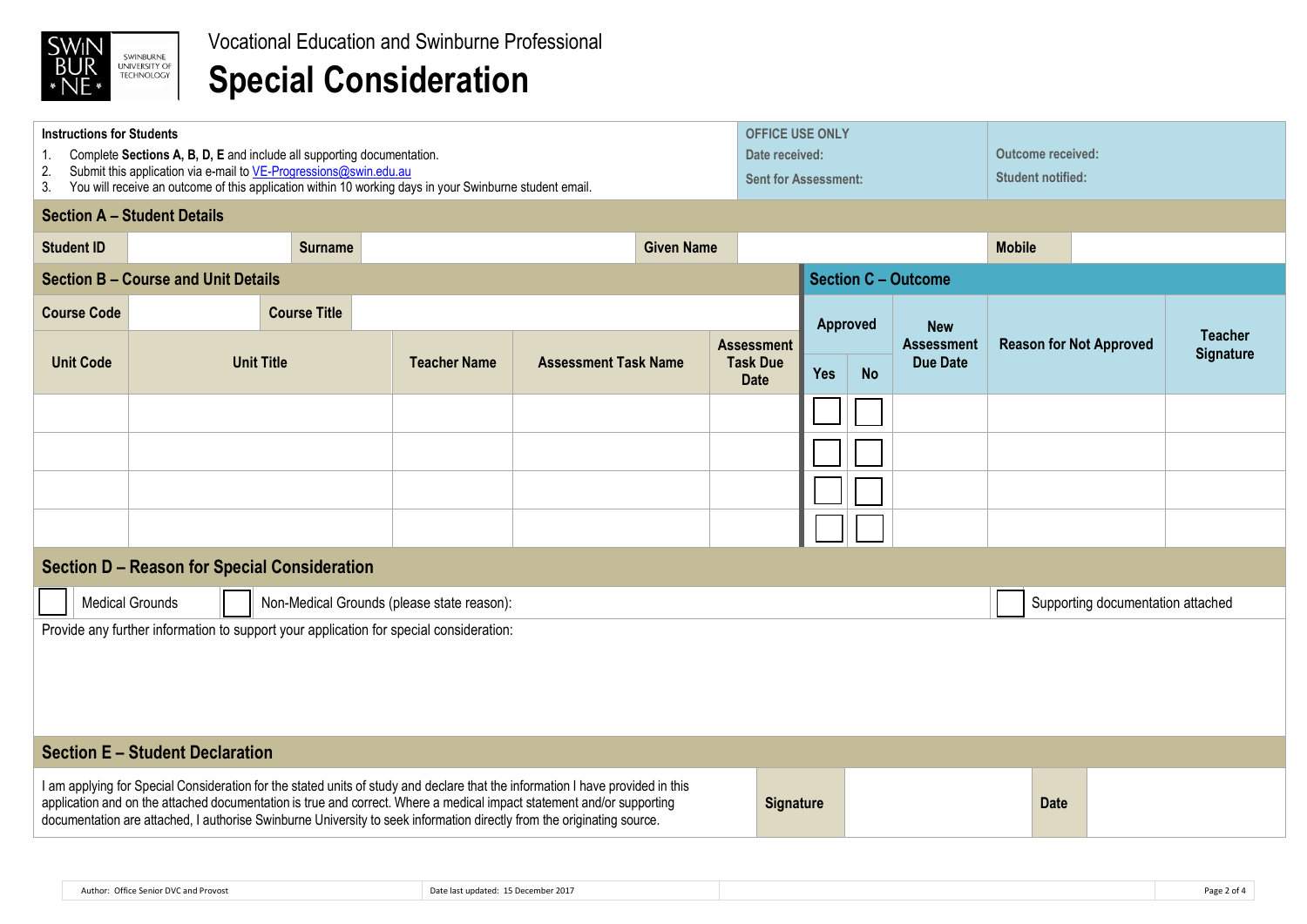#### **This form must be completed by a Registered Practitioner**

Students should note that submitting fraudulent medical documentation could result in suspension or exclusion from the university.



#### **Registered Practitioner Statement**

This statement must be completed by a registered medical/health practitioner for a student whose work for a piece of assessment, including examinations, has been adversely affected. Swinburne University of Technology will give special consideration to students only in circumstances of an acute illness, condition or extraordinary event beyond their control. Guidelines for completing this form are on Page 2.

#### **1. Registered Practitioner Assessment**

 $\_$  (name), a registered medical/health practitioner, declare that I had a consultation with \_\_\_\_\_\_\_\_\_\_\_\_\_\_\_\_\_\_\_\_\_\_\_\_\_\_\_\_\_\_\_\_\_\_\_\_\_\_\_\_\_\_\_\_\_\_ (student's name) on \_\_\_\_\_\_\_\_\_\_\_\_\_\_\_\_\_ (date) and in my opinion have determined:

the student is diagnosed with/experiencing \_\_\_\_\_\_\_\_\_\_\_\_\_\_\_\_\_\_\_\_\_\_\_\_\_\_\_\_\_\_\_\_\_\_\_ **or**

the student is experiencing an illness of a confidential nature **or**

the student stated \_\_\_\_\_\_\_\_\_\_\_\_\_\_\_\_\_\_\_\_\_\_\_\_\_\_\_\_\_\_\_\_\_\_\_, however, I am unable to assess as symptoms are no longer present.

We have discussed the nature of the illness that this student is experiencing and I have determined that in regard to the student's capacity to attend classes, complete assessment requirements or sit an examination, the student has been assessed as:

| <b>Degree of Impact</b>                                                                                                                                                                                                                                 | From (date) | To (date) |
|---------------------------------------------------------------------------------------------------------------------------------------------------------------------------------------------------------------------------------------------------------|-------------|-----------|
| <b>Minor impact</b> – the condition is not serious and has not had a significant impact on the student's<br>ability to attend class/complete assessment(s)/sit an examination.                                                                          |             |           |
| <b>Moderate impact - the condition has caused considerable discomfort but has not had a severe impact</b><br>on their ability to attend class/complete the assessment task/sit an examination.                                                          |             |           |
| <b>Severe impact -</b> the condition has severely affected the student and they are unable to attend<br>class/complete the assessment(s)/sit an examination or their level of performance in an examination<br>will be affected.                        |             |           |
| <b>Total incapacitation</b> – the condition has affected the student to such an extent that they are <b>totally</b><br>unable to attend class/undertake the assessment task/sit an examination e.g. bedridden, hospitalised<br>or broken dominant hand. |             |           |

### **Additional comments**:

| 2. Registered Practitioner Details                                                                                                                                                                            |                      |  |  |
|---------------------------------------------------------------------------------------------------------------------------------------------------------------------------------------------------------------|----------------------|--|--|
|                                                                                                                                                                                                               |                      |  |  |
| I declare that I am not a family member and do not have a close or personal relationship with this student.<br>I authorise Swinburne to contact me or my office to confirm the authenticity of this document. | Practitioner's stamp |  |  |
| *Date the statement was issued                                                                                                                                                                                |                      |  |  |
| 3. Student Information and Authority                                                                                                                                                                          |                      |  |  |
|                                                                                                                                                                                                               |                      |  |  |

I hereby consent to relevant information being provided by my medical/health practitioner and agree that they may provide verification of this statement if requested by Swinburne. I understand that I must retain the originals of any documents submitted in support of a special consideration request and that Swinburne may require the originals to be supplied at any time during my enrolment until my degree has been conferred, or my enrolment otherwise terminated.

**Student's signature \_**\_\_\_\_\_\_\_\_\_\_\_\_\_\_\_\_\_\_\_\_\_\_\_\_\_\_\_\_\_\_\_\_\_\_\_\_\_\_\_\_\_\_\_\_\_\_\_\_ **Date \_\_\_\_\_\_/\_\_\_\_\_\_/\_\_\_\_\_\_**